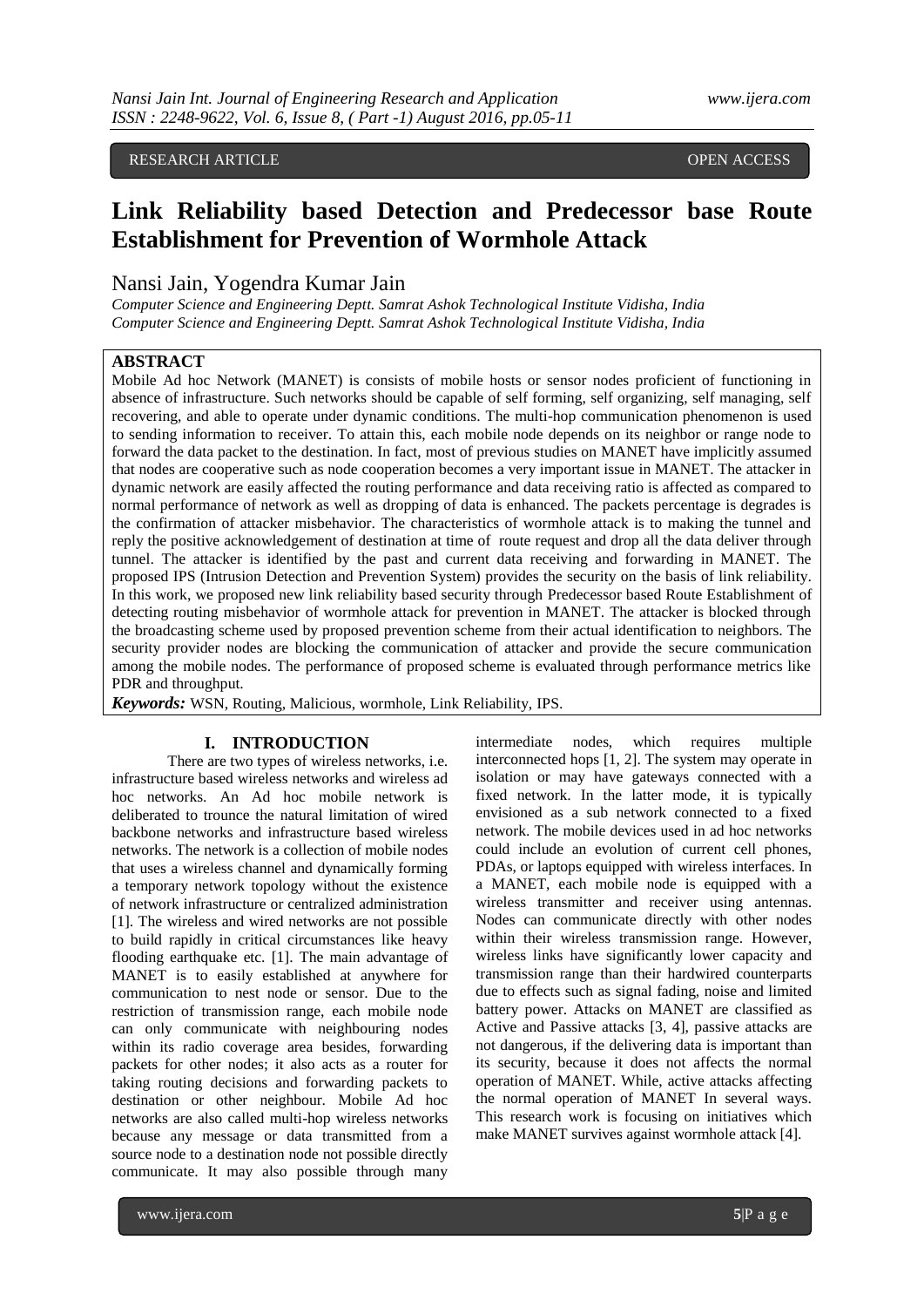Malicious node causes packet dropping, false routing and etc. Effects of malicious nodes are given below:

- Malicious node reduces the network connectivity in MANETs.
- The result is defragmented networks, isolated nodes, and drastically reduced network performance.
- Their main intention is in any cost affected the routing performance of dynamic network
- Launch misbehavior when sender is sending data replaying, reordering or/and dropping packets from time to time, and even by sending fake routing messages.

# **II. ROUTING PROTOCOLS IN MANET**

In dynamic network i.e. MANET, the network topology are frequently changes that are the cause of link breakage and possibility of retransmission are enhanced. The direct connection in between sender and receiver is hardly ever possible. The connections are created as multi-hop till the destination is not found. The malicious nodes in this open network is easily affected the actual data delivery. The routing protocol play a important role at network layer for data accepting and forwarding through each router or node but these routing protocols are not able to protect the network from attacker. The data is sending by sender and accepted by receiver and in this procedure routing strategy is very important part of communication [5, 6]. For connecting to destination and data delivery, routing protocol is necessary for routing the data in between sender to receiver. Every routing protocol has different routing strategy for connection establishment, but it has same strategy i. e. select the shortest path in between sender and receiver. The shortest path is decided on the basis of minimum hop count value in MANET. The classifications of routing protocols in MANET are as follows:-

#### *(A) Proactive Routing Protocol*

The proactive routing protocols are also called as table driven routing protocol and these routing protocols are maintaining the routing information of each node that are participating in routing procedure. In Mobile Ad hoc network the topology in network is changes by that the overhead to maintain the information of each and every node is very difficult and required large amount of memory for storing routing information in network. In ad hoc network, if the nodes are moves at slow speed then that protocol is suppose to be better for communication. The example of proactive routing protocol is DSDV routing protocol.

#### *(B) Reactive Routing Protocol*

The Reactive routing protocols are also called as on demand routing protocol and these routing protocols are maintaining the routing information on the basis of requirement of request receives by the neighbour. There is no routing information is stored of each node that are participating in routing procedure. In Mobile Ad hoc network, topology in network is changes by that the overhead to maintain the information of each and every node is not needed to maintain. In ad hoc network, if the nodes are moves at random speed then that protocol is supposes to be better for communication. The example of reactive routing protocol is AODV routing protocol.

## *(C) Hybrid Routing Protocol*

Since proactive and reactive protocols each work best in oppositely different scenarios, hybrid method uses both. It is used to find a balance between both protocols. Proactive operations are restricted to small domain, whereas, reactive protocols are used for locating nodes outside those domains.

## **III. LITERATURE SURVEY**

This section covers previous work in the field of security proposed by different researchers. The prominent research work in field of dynamic network by the different researchers is as given below:

Waseem et al proposed detection and prevention of the network from wormhole attacks, and also given an enhanced version of AODV hello packets [7]. They considered some assumption such as clock time is synchronized and used during neighbor discovery. Neighbor nodes respond with appending Hello massage with present received time and reply. The route information is stored in source, destination and intermediate nodes. An attacker tunnels a request packet delivery to the destination node without hopcount value and stop route discovery.

Hongsong et al proposed security scheme to enhance security and reliability in sensor network [8]. Trust can be interpreted as belief, reputation, probability and trustworthiness. Trust routing reflects the trustworthy degree of routing path. In sensor network, in addition to the traditional hop count, routing trustworthiness is related to many factors, such as node's residual energy node's attack behaviour. They have shown that each factor is assigned one agent to monitor the varieties, trust routing agent integrates the factors into trust routing value, the trust routing will be more objective and trustworthy. Because the different metrics of different factors, a unified trust routing metric is necessary.

Suraj Thawani et al proposed security scheme by that Sybil node can be detect by the default value of RSS (Receive Signal Strength) and Threshold value [9]. If the value rise from actual value, then it is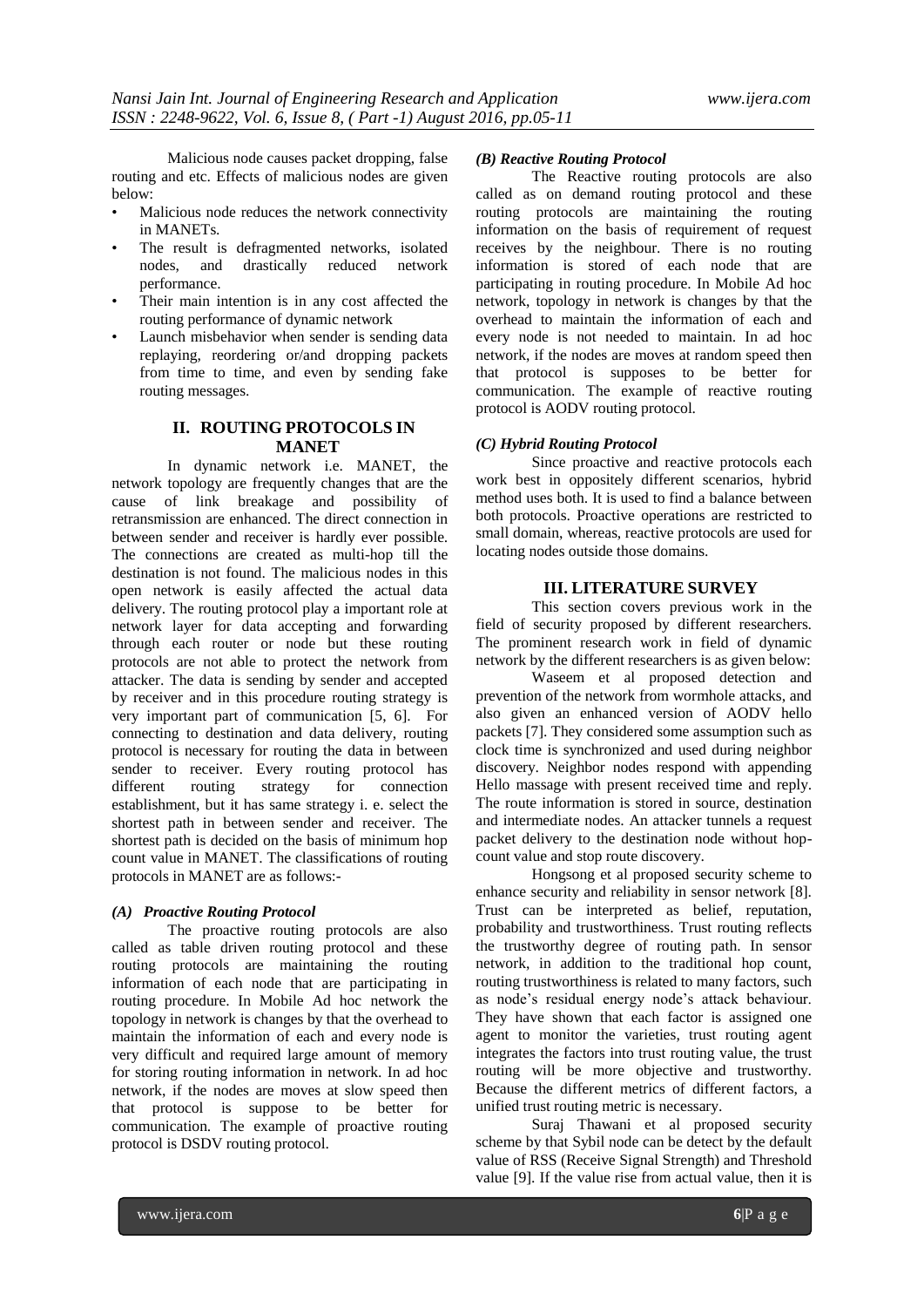Sybil node. These Sybil nodes are checked by the neighboring nodes and it can be protected by verifying token through master node. Temporarily Ordered Routing Protocol (TORA) is a distributed routing algorithm that is based on a family of link reversal algorithms. Sybil attack is an injurious attack in MANETs, attacker makes the multiple identities in the network as a malicious node with the several address. In this each nodes in the network has given unique address then also it make fake identities from the unique addresses in the network to collect the private information from the nodes.

Xiong Kail et al proposed the FP-Growth according concept in the AODV route table information for reducing black hole attack detection times [5]. The algorithm mines a rank sequence, which is not sensitive to the noise interference. Particularly, when the wireless environment becomes stochastic, the detection of rank sequence is better than the detection of distribution. In general, the behavior of malicious node will affect its neighbors. So, a detection of rank changed outcome has a large probability to be a suspicious nodes set.

Kashif Saghar et al focused on one such attack called hello flood attack [9]. Some WSN routing protocols require the nodes to announce themselves to neighbor nodes using a 'Hello' message. This message enables the receiver nodes in neighborhood, which can hear this message, to assume that the sender is within their radio range. This is a simple way of initializing a sensor network. However, there is a problem in this simple mechanism as this leads to hello flood attacks. In this type of DoS attack, a laptop-class attacker broadcasts the routing/other information with large enough transmission power to convince many or all the WSN nodes that the attacker is a genuine neighbor. The hello flood attack thus causes unidirectional links between the attacker and the legitimate nodes.

## **IV. PROPOSED WORK**

Mobile Ad hoc network is a vulnerable network because varieties of attacks in dynamic environment and all those attacks capture the data packets or dropped the data and reduce the network services. In our proposed work, we detect and prevent wormhole attack under mobile ad hoc network. Wormhole attack is an active attack which contains at least two wormhole nodes and connected each other via wireless communication where attacker receives data packets from sender and forward to connected attacker node that create tunnel between those wormhole nodes and partially drop the data or capture the data. Wormhole attack detection and prevention is not an easy task because network is spread in wide area and therefore we proposed IPS (Intrusion Detection and Prevention System) which is link reliability based detection and predecessor base route

establishment for wormhole prevention in MANET. In this methodology, initially use the routing protocol AODV and broadcast the routing packet and established the route from source to destination and then sends the data packet to the destination. If wormhole nodes present during communication, then the packets are tunnel in between those wormhole nodes. In our proposed mechanism, defensive node (IPS node) watches the established link and calculate packet delivery ratio between each connective link at every pause time, if packet delivery ratio is lower than the 50 percent than get the reason why the performance was decreased, because packet dropped by number of different reason such as route error, MAC error, queue drop and attacker drop. When the drop reason identified as a loop based or tunnelled in attacker node, then block the tunnel nodes and that detected link marked a wormhole link. After the detection of wormhole link, IPS node broadcast the wormhole node information in the network, so all the mobile node get alert and shall not use the attacker link. Those nodes which send data packet through the attacker link, IPS node break the connection from predecessor of wormhole nodes and established the new connection from receiver node using local route repair mechanism, which minimized the overhead of security and provide secure communication between sender and receiver nodes.

### *Proposed Algorithm:*

This section describes approach of our proposed method to detect and protect wormhole attack under AODV routing. In the input section of proposed algorithm, all the required parameter initialize and output achieve through given routine based approach. Given algorithm is combined approach of detection and prevention of wormhole attack.

**Algorithm:** Wormhole node Detection and Prevention

**Input:** M: Mobile nodes S: Sender nodes R: Receiver Nodes W1, W2: Wormhole nodes IPS: set of preventer node Antenna: Omni Antenna pdr: packet delivery ratio rr: radio range AODV: routing packets I: set of intermediate nodes T\*: pointer to predecessor L: set of link between  $i_1$ ,  $i_2$  node **Output:**wormhole percentage, throughput, PDR, overhead and UDP analysis

# **Routine:**

Broadcast-route (AODV, S, R, rr) **While**  $(I == in *r*)$  **do**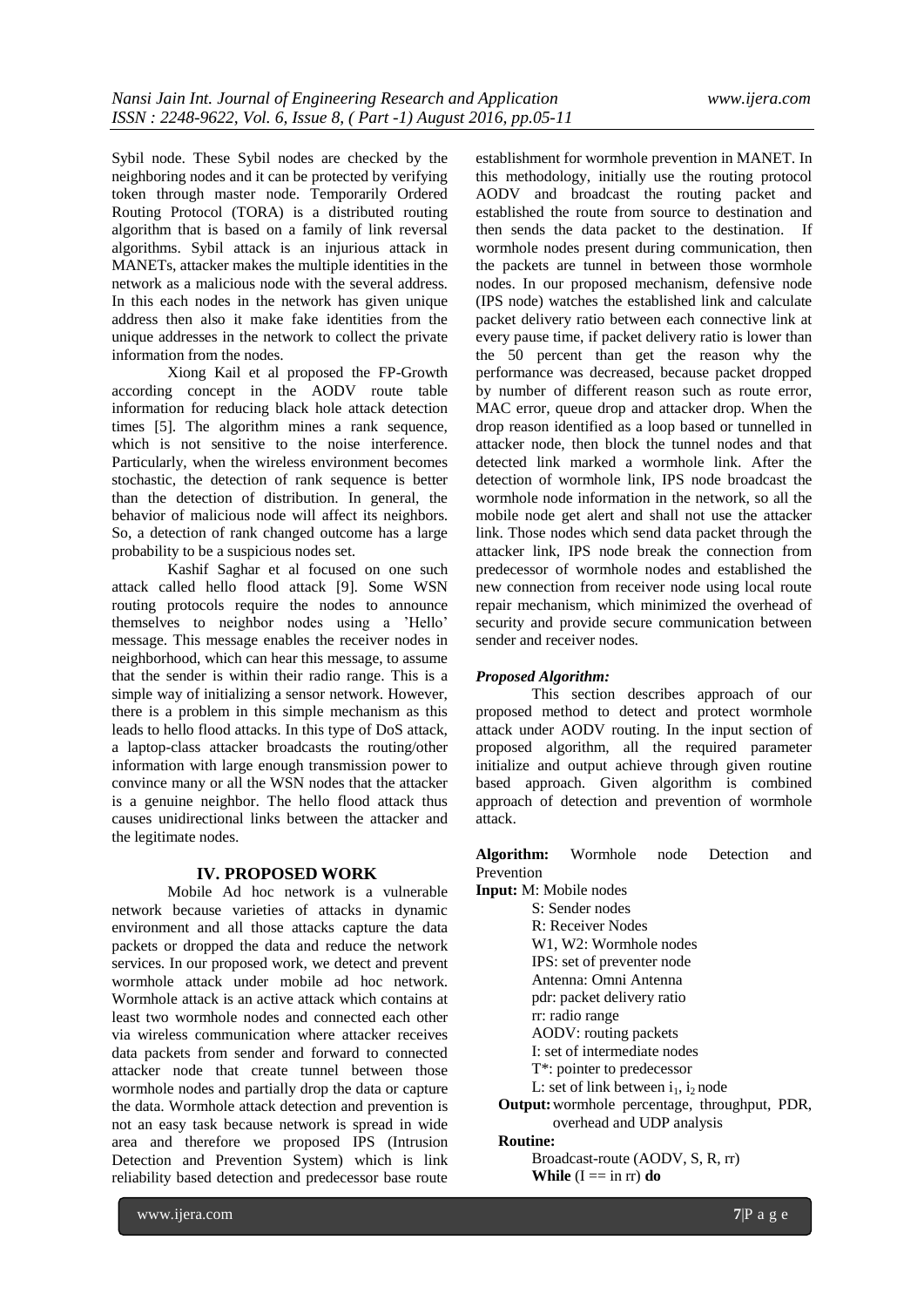$I \leftarrow$  receives routing packets  $I \leftarrow$  update rtable For each I in range , P watch the I node and its link **While**  $S \neq R$  **do** Calculate Trust of I: (forward/receives)\*100 **If** (Trust  $<$  50) **Then** Identifies W1, W2 nodes Identifies reason of drop **If** (reason == wormhole) **Then** Block link  $T^* \leftarrow$  point predecessor node T broadcast route packet & eliminate W1, W2 Established new path S to R **End if End if End do**  $If$  ( $R == S$ ) **then** Send Ack to T node Call data-pkt() **Else**  R not in zone **End if End do** Data-pkt(S,R,pkt) Count  $=1$ **If** path is available **then** All node in  $link i_1$ , i<sub>2</sub> watch by P **End if While** pkt incoming  $i_1$  to  $i_2$ **do If** i<sub>2</sub> receives && pkt-forward  $\neq$  true **then** Decrease-trust =  $i_2$ -old-trust – (forward/receives)  $i_{2}$  new-trust-level if (i<sub>2</sub> pdr  $<$  50) call local repair(S,R,AODV-local-R) **Else**   $Increase-trust = i<sub>2</sub>-old-trust + (forward/receives)$  $i_{2}$  new-trust-level

### **End if**

all P calculate separately trust level of  $i_1$  and  $i_2$  link P send trust report to M-2 node // eliminate w1, w2 S re established new path to R **End do**

The proposed scheme is not only detecting the attack in dynamic network, but also applied prevention scheme on it. The proposed scheme identified the tunnel link in between sender and receiver and blocks that link for secure communication in MANET.

# **V. SIMULATION OVERVIEW**

The simulation is done in NS-2 simulator [16]. The NS-2 is the freeware toll available in internet. Due to open source simulator the modification in experimental environment is easily possible. The scripting is written in TCL (Tool Command Language) language and the internal modules are built in C++ language, that's why also

called OTCL (Object Oriented TCL). This simulator version is used NS 2.31. This is a freeware tool for simulating the scenarios of wired, wireless, sensor and Ad hoc network. The performance of three routing schemes i. e. Proactive Routing Protocol, Reactive Routing Protocol, and Hybrid Routing Protocol is compared through defined performance metrics with considered simulation parameters in this work.

# *Performance Parameter*

In our simulation we apply network simulator-2 and analyse the behaviour of the network through following metrices:

- **Packet Delivery Ratio:** The ratio between the number of packets originated by the application layer CBR sources and the number of packets received by the CBR sink at the final destination.
- **Attacker Infection:** The attacker infection is measured in network by calculating the dropping percentage of packets through attacker only.
- **Packet Dropped:** The routers might fail to deliver or drop some packets or data, if they arrive when their buffer are already full. Some, none or all the packets or data might be dropped, depending on the state of the network, and it is impossible to determine what will happen in advance.
- **Routing Load:** The total number of routing packets transmitted during the simulation. For packets sent over multiple hops, each transmission of the packet or each hop counts.
- **UDP End Packets receiving and Loss:** The number of packets transfer from network layer to transport layer. The packets receiving as ratio of sending is provides the receiving and loss of packets.

### *Simulation Parameter*

The simulation is performing in area of 1200\*1200 meter area in 802.11 wireless IEEE standards. The propagation model is use Two ray ground propagation model. The reactive routing protocol AODV is used for routing. Some other simulator parameters are also considered such as Number of nodes, Routing protocol and traffic. The simulation environment is defined in table 1 (shown below).

|  | <b>Table 1:</b> Simulation Parameter |  |
|--|--------------------------------------|--|
|--|--------------------------------------|--|

| Number of nodes             | 150         |
|-----------------------------|-------------|
| Dimension of simulated area | 1200×1200   |
| <b>Routing Protocol</b>     | <b>AODV</b> |
| Work on Attacker            | Wormhole    |
| Simulation time (seconds)   | 100         |
| <b>Transport Layer</b>      | TCP, UDP    |
| Traffic type                | CBR, FTP    |
| Packet size (bytes)         |             |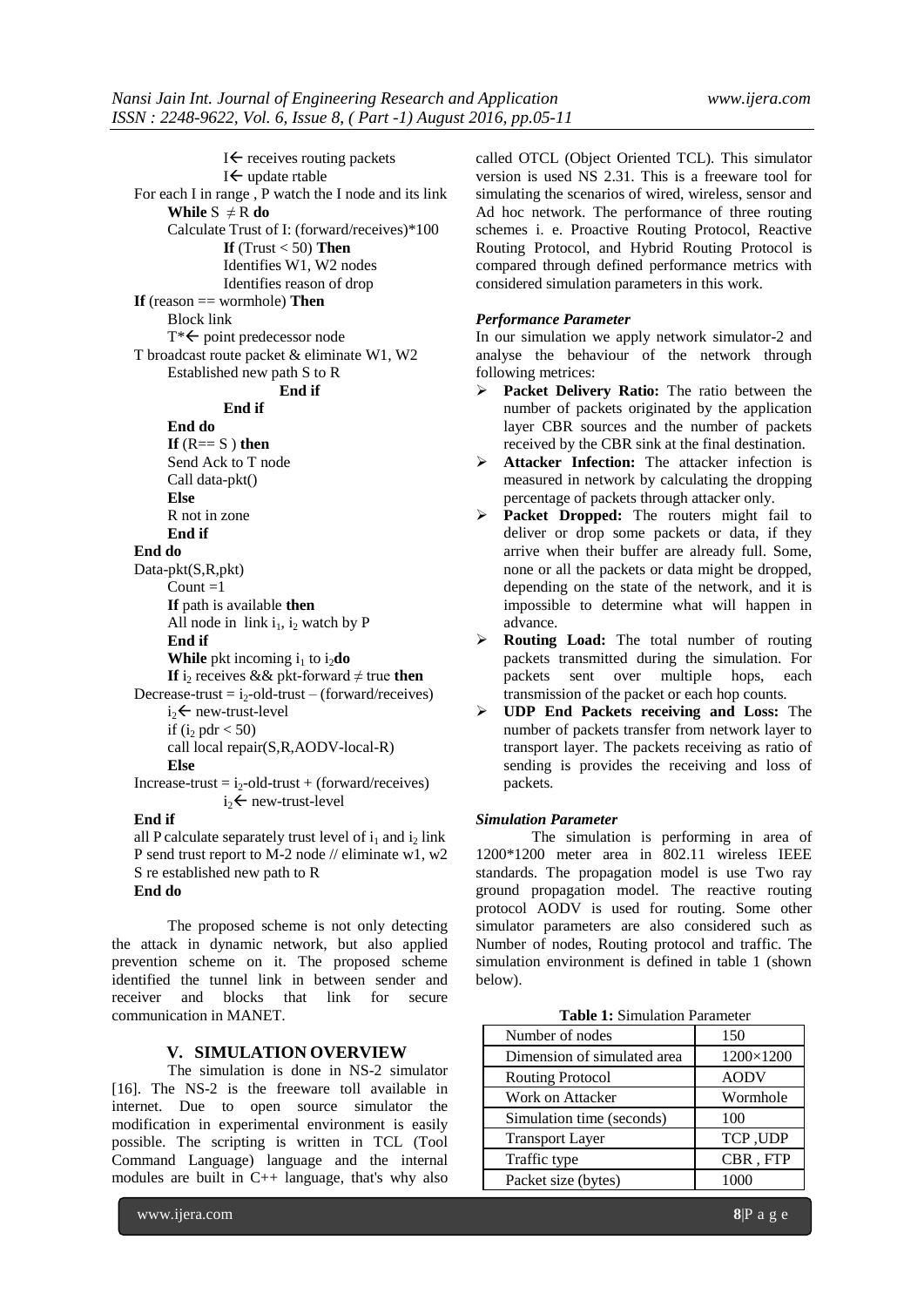| Number of traffic<br>connections | 20     |
|----------------------------------|--------|
| <b>Nodes Motion</b>              | Random |
| Nodes Maximum speed              | 30m/s  |

# **VI. SIMULATION RESULTS**

In this section the simulation performance of normal AODV, trusted AOD (T-AODV), routes in presence of wormhole attacker and proposed IPS security scheme.

#### *A. Overhead Analysis*



**Fig.A:** Routing Flooding Analysis

The routing overhead performance of normal AODV, Trusted AODV, Wormhole attack, and proposed link reliability based IPS scheme for securing MANET. The routing overhead performance of T-AODV is maximum. The performance of routing overhead is minimum in case of wormhole attacker but data packets receiving is minimum. That is the indication of performance degradation and malicious behavior. But in the case of proposed IPS routing overhead is in between T-AODV and wormhole attack.

#### *B. PDR Analysis*

In this graph, PDR performance of all four proposed protocol including proposed is presented and observed that the proposed IPS performance provides PDF performance 76% which is slightly better performance than the other methods.



#### *C. Throughput Analysis*

The throughput performance of all four protocols is shown in this graph. The packets receiving per unit of time is measured through throughput and the throughput of T-AODV is better but with more overhead. But, graph clearly shown that overall performance of proposed scheme in terms of throughput is improved.



#### *D. UDP End Transmission Analysis*

The packets transmission at connection less transport layer protocol is in T-AODV is more. The next better performance is of proposed IPS. The rest of the methods shown poor performance. The attacker is not affected the sending of packets, although it affect the packets receiving.



*E. UDP End Transmission Analysis*

The packets receiving performance of all protocols is evaluated in this graph and observed that the proposed IPS provides the highest receiving that clearly indicates better security scheme in MANET. The UDP performance is easily affected because of connection less mechanism. The only attacker performance is about negligible in term of packets receiving. The better and more packets receiving gives the better performance of network and our proposed IPS scheme provides better performance.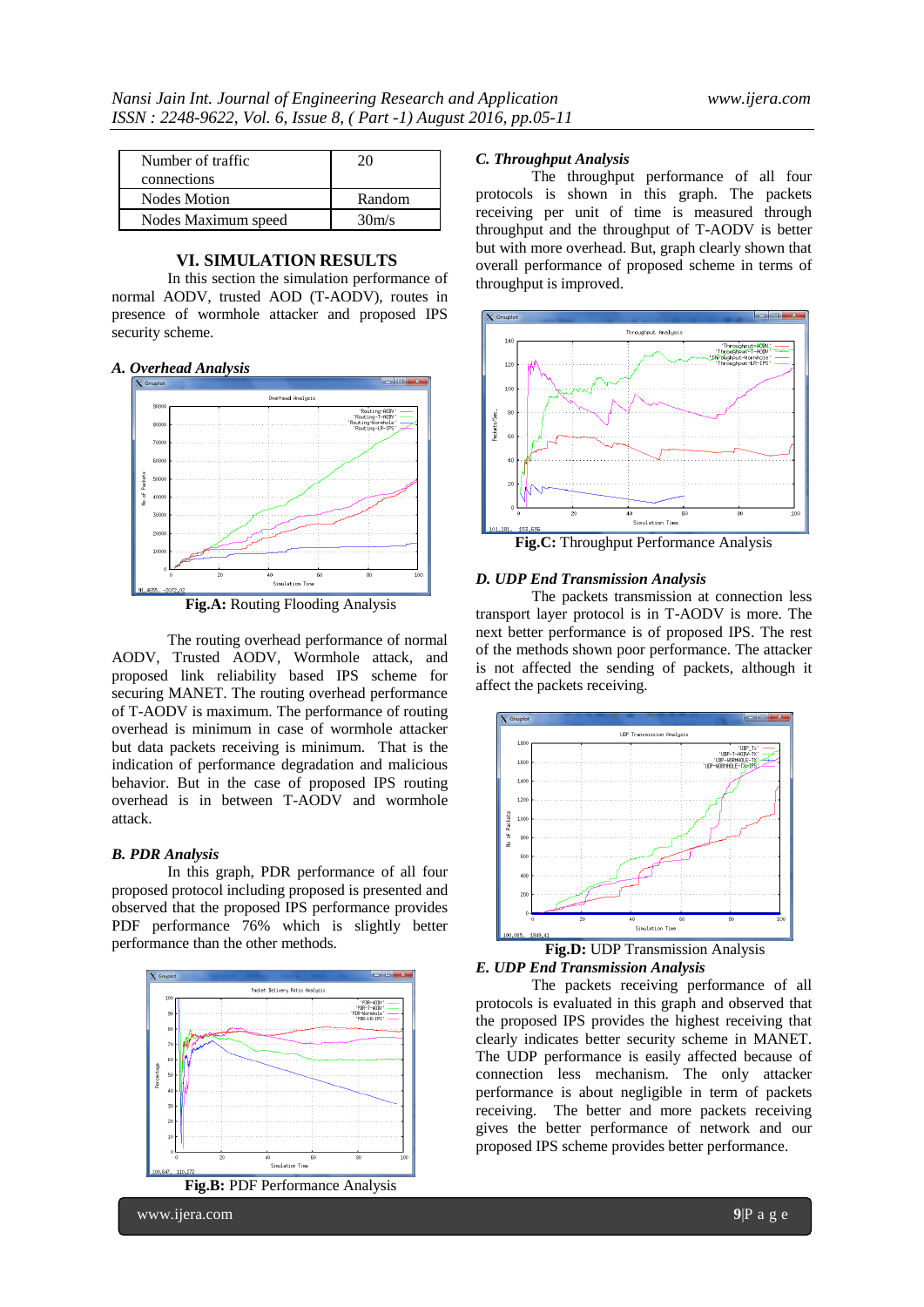

**Fig.E:** UDP Receiving Analysis

# *F. Wormhole Loss Analysis*

The proposed scheme provides the secure communication in presence of IPS. In this graph packets drop percentage in presence of attacker is evaluated and observed at the end of simulation, the packets drop percentage in presence of attacker with the proposed scheme is 20%. The attacker infection in presence of IPS is zero that is the positive and strong effect of security scheme.



**Fig.F:** Attacker Loss Analysis

# **VII. CONCLUSION AND FUTURE WORK**

The routing protocol are not able to handle the attacker misbehaviour because attacker is behaves like as normal node when the sender node is in call connection establishment procedure with receiver. The receiver is not known the attacker is generating the fake information of actual route to sender. Our proposed IPS (Intrusion Detection and Prevention System) is not only detecting the attacker but also prevent from attack. The sender is not known the reply is generated by wormhole attacker and it trusts the intermediate nodes and starts the data transmission.The proposed link reliability based security method against wormhole attack is not only detect the wormhole attacker but also prevent the network from it according to predecessor information of routing through nodes in dynamic network. The

proposed scheme improves the routing performance and provides the secure communication. The attacker degrades the routing performance, because the PDR performance is less than 50. If the PDR is greater than 50, then the communication is secure. The information of attacker is broadcast to all the nodes that are participating in routing procedure and these nodes ignore the request of attacker. If node is identified again in the network as attacker, the existence of that existence of node is blocked in the network. The attacker infection is very harmful for MANET. By this the routing overhead, throughput and PDF are provides the negligible output but after applying proposed secure scheme the routing packets flooding is minimized with enhancement of performance of PDR and packets receiving. The performance of proposed security scheme is on upper side as compared to conventional routing methods.

In future, security scheme against vampire attack and Sybil attack can be investigated. The attacker identification may not be based on packet loss only but also based on resource consumption and multiple fake identities.

## **REFERENCES**

- [1] Tyagi, "Study of MANET: Characteristics, Challenges, Application and Security Attsacks," International Journal of Advanced Research in Computer Science and Software Engineering, vol. 3, 2013.
- [2] R. W. Anwar, M. Bakhtiari, A. Zainal, A. H. Abdullah, and K. N. Qureshi, "Security Issues and Attacks in Wireless Sensor Network," World Applied Sciences Journal, Vol. 30, pp. 1224-1227, 2014.
- [3] Y.A. Huang, W Lee,"Attack Analysis and Detection for Ad hoc Routing Protocols', Seventh International Symposium on Recent Advances in Intrusion Detection (RAID'04), French Rivera, September 2004.
- [4] B. Wu, J. M. Chen, J. Wu and M. Cardei, "A Survey on Attacks and Countermeasures in Mobile Ad Hoc Networks," Wireless/Mobile Network Security, Springer, Berlin, pp. 103- 135, 2007.
- [5] S. Giannoulis, C. Antonopoulos, E. Topalis, and S. Koubias, "ZRP versus DSR and TORA: A comprehensive survey on ZRP performance," presented at the 1 0th IEEE Conference on Emerging Technologies and Factory Automation (ETFA ' 05), pp. 1-8, 2005.
- [6] Sree Ranga Raju, Kiran Runkana, Jitendranath Mungara, "ZRP versus AODV and DSR: A comprehensive study on ZRP performance", International Journal of Computer Applications (0975 – 8887) Volume 1– No12, 2010.